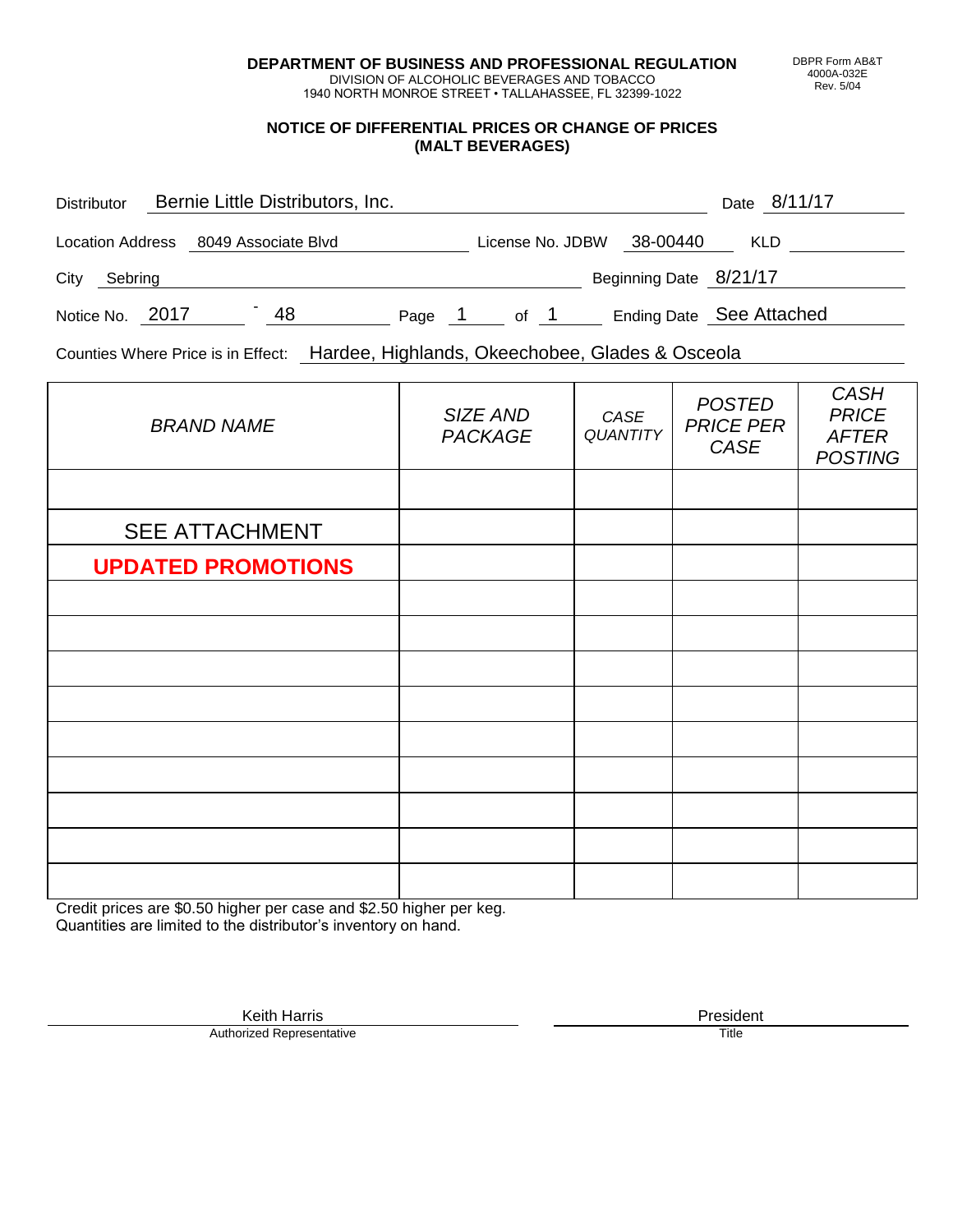|                                                                                                          |                                                    |                      |                      |                | Posted Frontline |                    |                 |            |
|----------------------------------------------------------------------------------------------------------|----------------------------------------------------|----------------------|----------------------|----------------|------------------|--------------------|-----------------|------------|
| <b>Brands</b><br>Bud, Bud Lt                                                                             | Package<br>24/8oz Can                              | Start<br>08/21/17    | Stop<br>09/10/17     | Price<br>12.30 | Price<br>13.25   | Qty<br>$5-19$      | Premise<br>Off  | Comment    |
| Bud, Bud Lt                                                                                              | 24/8oz Can                                         | 08/21/17             | 09/10/17             | 11.40          | 13.25            | $20+$              | Off             |            |
| Bud & Bud Lt                                                                                             | 24/8oz Can 2/12                                    | 08/21/17             | 09/10/17             | 13.10          | 13.60            | $5-19$             | Off             |            |
| Bud & Bud Lt                                                                                             | 24/8oz Can 2/12                                    | 08/21/17             | 09/10/17             | 12.20          | 13.60            | $20+$              | Off             |            |
| Michelob Ultra                                                                                           | 24/8oz Can 2/12                                    | 08/21/17             | 09/10/17             | 13.50          | 14.45            | $5-19$             | Off             |            |
| Michelob Ultra                                                                                           | 24/8oz Can 2/12                                    | 08/21/17             | 09/10/17             | 12.20          | 14.45            | $20+$              | Off             |            |
| Michelob Ultra<br>Michelob Ultra                                                                         | 24/8oz Can<br>24/8oz Can                           | 08/21/17<br>08/21/17 | 09/10/17<br>09/10/17 | 12.70<br>11.40 | 14.35<br>14.35   | $5-19$<br>$20+$    | Off<br>Off      |            |
| Brands & Packages above may be mixed and matched to achieve gty                                          |                                                    |                      |                      |                |                  |                    |                 |            |
| Bud, Bud Lt, Select, Select 55                                                                           | 24/12oz Can/LNR 4/6                                | 07/03/17             | 09/10/17             | 21.60          | 23.80            | $10+$              | Off             |            |
| Michelob, Michelob Lt, Michelob Amberbock                                                                | 24/12oz LNNR 4/6                                   | 07/03/17             | 09/10/17             | 21.60          | 24.55            | $10+$              | Off             |            |
| Land Shark                                                                                               | 24/12oz LNNR 4/6                                   | 07/03/17             | 09/10/17             | 21.60          | 24.55            | 10-111             | Off             |            |
| <b>Land Shark</b><br>Brands & Packages above may be mixed and matched to achieve qty                     | 24/12oz LNNR 4/6                                   | 07/03/17             | 09/10/17             | 20.25          | 24.55            | $112+$             | Off             |            |
|                                                                                                          |                                                    |                      |                      |                |                  |                    |                 |            |
| Bud, Bud Lt<br>Brands & Packages above may be mixed and matched to achieve qty                           | 24/16oz Can 6/4                                    | 09/12/16             | 09/10/17             | 22.65          | 25.65            | $5+$               | On & Off        |            |
| Bud, Bud Lt                                                                                              | 24/16oz Can 3/8                                    | 08/21/17             | 08/27/17             | 18.00          | 25.20            | $49+$              | Off             |            |
| Brands & Packages above may be mixed and matched to achieve qty                                          |                                                    |                      |                      |                |                  |                    |                 |            |
| Bud, Bud Lt                                                                                              | 24/16oz Can 3/8                                    | 09/04/17             | 09/10/17             | 19.45          | 25.20            | $25+$              | Off             |            |
| Michelob Ultra                                                                                           | 24/16oz Can 3/8                                    | 09/04/17             | 09/10/17             | 19.45          | 27.10            | $25+$              | Off             |            |
| Brands & Packages above may be mixed and matched to achieve qty                                          |                                                    |                      |                      |                |                  |                    |                 |            |
| Bud, Bud Lt                                                                                              | 24/16oz Can                                        | 09/12/16             | 08/20/17             | 20.90          | 27.60            | $30+$              | Off             |            |
|                                                                                                          |                                                    |                      |                      |                |                  |                    |                 |            |
| Bud, Bud Lt<br>Bud, Bud Lt                                                                               | 24/16oz Can<br>24/16oz Can                         | 08/21/17<br>08/21/17 | 09/10/17<br>09/10/17 | 20.90<br>19.75 | 27.60<br>27.60   | $30 - 62$<br>$63+$ | Of<br><b>Of</b> | <b>New</b> |
| Brands & Packages above may be mixed and matched to achieve qty                                          |                                                    |                      |                      |                |                  |                    |                 |            |
| Bud, Bud Lt, Select & Select 55                                                                          | 18pk/12oz Can & LNNR                               | 08/21/17             | 09/10/17             | 14.80          | 16.90            | $20+$              | Off             |            |
|                                                                                                          |                                                    |                      |                      |                |                  |                    |                 |            |
| Brands & Packages above may be mixed and matched to achieve qty                                          |                                                    |                      |                      |                |                  |                    |                 |            |
| Bud, Bud Lt, Select & Select 55                                                                          | 24/12oz LNNR 2/12                                  | 09/12/16             | 09/10/17             | 21.55          | 22.50            | $10+$              | On              |            |
| Brands & Packages above may be mixed and matched to achieve qty                                          |                                                    |                      |                      |                |                  |                    |                 |            |
| Bud, Bud Lt, Select & Select 55                                                                          | 24/12oz Can & LNNR 2/12                            | 07/05/17             | 08/23/17             | 21.55          | 22.50            | $10+$              | Off             |            |
| Brands & Packages above may be mixed and matched to achieve qty                                          |                                                    |                      |                      |                |                  |                    |                 |            |
| Bud, Bud Lt, Select & Select 55<br>Bud, Bud Lt, Select & Select 55                                       | 24/12oz Can & LNNR 2/12<br>24/12oz Can & LNNR 2/12 | 08/24/17<br>08/24/17 | 09/03/17<br>09/03/17 | 21.55<br>17.80 | 22.50<br>22.50   | 10-49<br>$50+$     | Off<br>Off      |            |
|                                                                                                          |                                                    |                      |                      |                |                  |                    |                 |            |
| Bud Light Lime, Plat, Land Shark & Bud Black Crown<br>Bud Light Lime, Plat, Land Shark & Bud Black Crown | 24/12oz Can & LNNR 2/12<br>24/12oz Can & LNNR 2/12 | 08/24/17<br>08/24/17 | 09/03/17<br>09/03/17 | 23.15<br>17.80 | 24.10<br>24.10   | $1-49$<br>$50+$    | Off<br>Off      |            |
|                                                                                                          |                                                    |                      |                      |                |                  |                    |                 |            |
| BLL Rita Family (Lime, Straw, Mango, Raz, Orange, Grape,<br>Peach & Seasonal)                            | 24/8oz Can 2/12                                    | 08/24/17             | 09/03/17             | 21.30          | 24.10            | 7-49               | Off             |            |
| BLL Rita Family (Lime, Straw, Mango, Raz, Orange, Grape,                                                 |                                                    |                      |                      |                |                  |                    |                 |            |
| Peach & Seasonal)<br>Brands & Packages above may be mixed and matched to achieve qty                     | 24/8oz Can 2/12                                    | 08/24/17             | 09/03/17             | 17.80          | 24.10            | $50+$              | Off             |            |
|                                                                                                          |                                                    |                      |                      |                |                  |                    |                 |            |
| Bud, Bud Lt, Select & Select 55<br>Brands & Packages above may be mixed and matched to achieve qty       | 24/12oz Can & LNNR 2/12                            | 09/04/17             | 09/10/17             | 21.55          | 22.50            | $10+$              | Off             |            |
| Bud, Bud Lt, Select & Select 55                                                                          | 24/12oz Can                                        | 07/24/17             | 09/10/17             | 20.75          | 22.60            | 10-44              | Off             |            |
| Bud, Bud Lt, Select & Select 55                                                                          | 24/12oz Can                                        | 07/24/17             | 09/10/17             | 19.75          | 22.60            | $45+$              | Off             |            |
| Bud, Bud Lt,                                                                                             | 24/12oz LNNR                                       | 07/24/17             | 09/10/17             | 20.75          | 22.60            | 10-44              | Off             |            |
| Bud, Bud Lt,                                                                                             | 24/12oz LNNR                                       | 07/24/17             | 09/10/17             | 19.75          | 22.60            | $45+$              | Off             |            |
| <b>Bud Light Lime</b><br><b>Bud Light Lime</b>                                                           | 24/12oz LNNR/Can<br>24/12oz LNNR/Can               | 07/24/17<br>07/24/17 | 09/10/17<br>09/10/17 | 22.20<br>19.75 | 24.10<br>24.10   | 10-44<br>$45+$     | Off<br>Off      |            |
| Michelob Ultra                                                                                           |                                                    |                      |                      |                |                  |                    |                 |            |
| Michelob Ultra                                                                                           | 24/12oz Can & LNNR<br>24/12oz Can & LNNR           | 07/24/17<br>07/24/17 | 09/10/17<br>09/10/17 | 22.20<br>20.70 | 24.10<br>24.10   | 10-44<br>$45+$     | Off<br>Off      |            |
| Brands & Packages above may be mixed and matched to achieve qty                                          |                                                    |                      |                      |                |                  |                    |                 |            |
| Bud, Bud Lt                                                                                              | 24/16oz CALNR                                      | 09/12/16             | 09/10/17             | 24.85          | 28.50            | $98+$              | Off             |            |
| Brands & Packages above may be mixed and matched to achieve qty                                          |                                                    |                      |                      |                |                  |                    |                 |            |
| Bud, Bud Lt<br>Bud, Bud Lt                                                                               | 20/16oz CALNR<br>20/16oz CALNR                     | 05/22/17<br>05/22/17 | 09/10/17<br>09/10/17 | 17.95<br>17.45 | 23.00<br>23.00   | $22 - 65$<br>$66+$ | Off<br>Off      |            |
| Brands & Packages above may be mixed and matched to achieve qty                                          |                                                    |                      |                      |                |                  |                    |                 |            |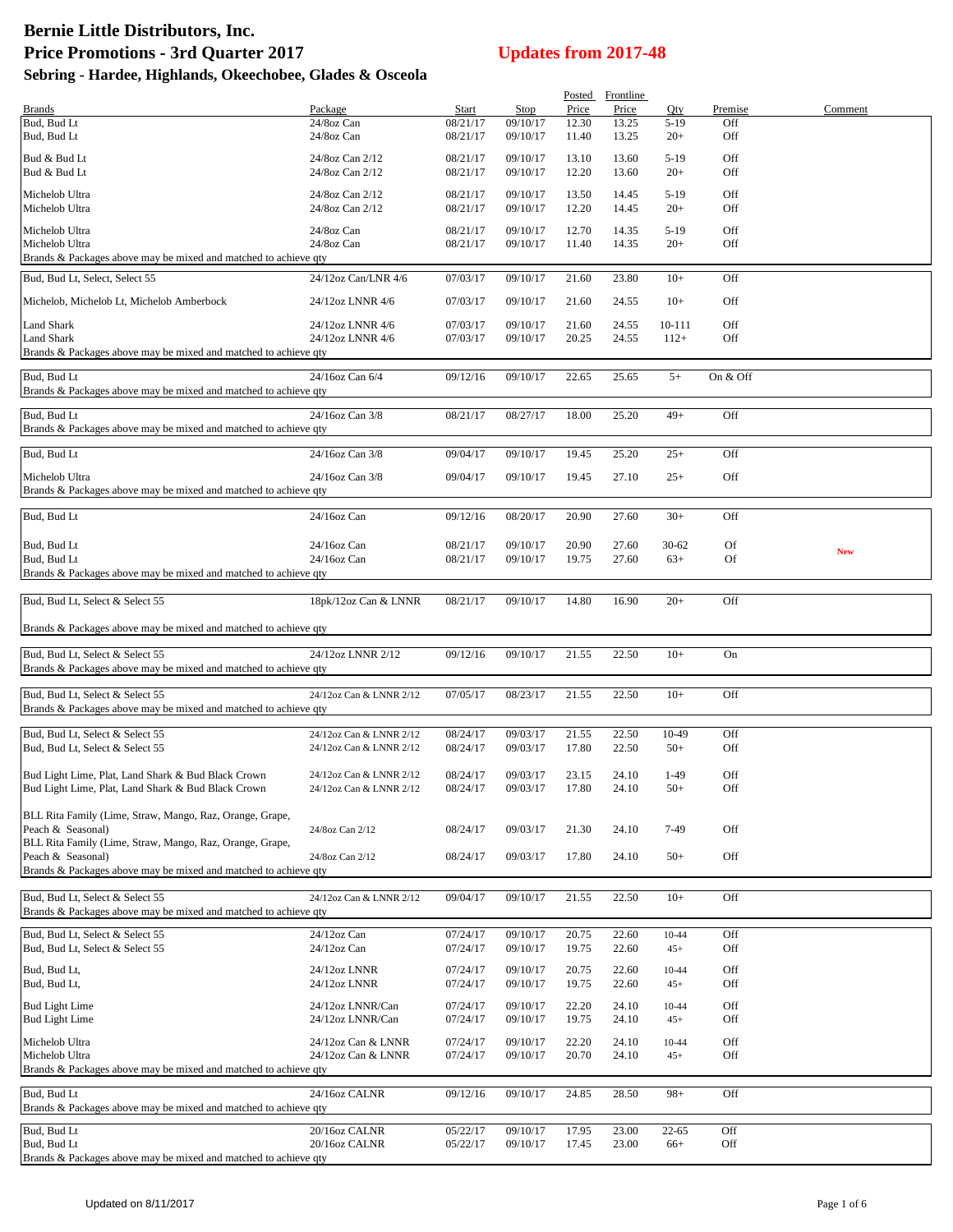# **Bernie Little Distributors, Inc. Price Promotions - 3rd Quarter 2017 Updates from 2017-48**

| Sebring - Hardee, Highlands, Okeechobee, Glades & Osceola |  |
|-----------------------------------------------------------|--|
|-----------------------------------------------------------|--|

|                                                                                                                    |                                        |                      |                      |                | Posted Frontline |                |               |                   |
|--------------------------------------------------------------------------------------------------------------------|----------------------------------------|----------------------|----------------------|----------------|------------------|----------------|---------------|-------------------|
| <b>Brands</b><br>Bud, Bud Light                                                                                    | Package<br>24/16oz ALNR/CALNR          | Start<br>04/03/17    | Stop<br>09/10/17     | Price          | Price            | Qty<br>$144+$  | Premise<br>On | Comment           |
|                                                                                                                    |                                        |                      |                      | 21.55          | 28.50            |                |               |                   |
| Bud, Bud Light Sports/Holiday CALNR                                                                                | 24/16oz CALNR                          | 04/03/17             | 09/10/17             | 21.55          | 28.50            | $144+$         | On            |                   |
|                                                                                                                    |                                        |                      |                      |                |                  |                |               |                   |
| Brands & Packages above may be mixed and matched to achieve qty                                                    |                                        |                      |                      |                |                  |                |               |                   |
| Oculto                                                                                                             | 24/12oz LNNR 2/12                      | 09/12/16             | 09/10/17             | 26.65          | 29.90            | $20+$          | Off           |                   |
|                                                                                                                    |                                        |                      |                      |                |                  |                |               |                   |
| BL Lime, Platinum, Black Crown, Mich Lt & Ultra                                                                    | 18/12oz LNNR/Cans                      | 07/31/17             | 09/10/17             | 16.95          | 18.45            | $5 - 59$       | Off           |                   |
| BL Lime, Platinum, Black Crown, Mich Lt & Ultra<br>Brands & Packages above may be mixed and matched to achieve qty | 18/12oz LNNR/Cans                      | 07/31/17             | 09/10/17             | 15.85          | 18.45            | $60+$          | Off           |                   |
|                                                                                                                    |                                        |                      |                      |                |                  |                |               |                   |
| Mich, Mic Lt, Ultra, Ultra Amber, Amberbock & Ultra Lime                                                           |                                        |                      |                      |                |                  |                |               |                   |
| Cactus                                                                                                             | 24/12oz Can/LNNR 2/12                  | 07/05/17             | 08/23/17             | 23.90          | 24.85            | $5+$           | Off           |                   |
| Michelob Ultra                                                                                                     | 24/16oz CALNR 3/8                      | 07/05/17             | 08/23/17             | 35.85          | 37.25            | $5+$           | Off           |                   |
| Mich, Mic Lt, Ultra, Ultra Amber, Amberbock & Ultra Lime                                                           |                                        |                      |                      |                |                  |                |               |                   |
| Cactus                                                                                                             | 24/12oz Can/LNNR 2/12                  | 08/24/17             | 09/03/17             | 23.90          | 24.85            | $5 - 24$       | Off           |                   |
| Mich, Mic Lt, Ultra, Ultra Amber, Amberbock & Ultra Lime                                                           |                                        |                      |                      |                |                  |                |               |                   |
| Cactus                                                                                                             | 24/12oz Can/LNNR 2/12                  | 08/24/17             | 09/03/17             | 17.80          | 24.85            | $25+$          | Off           |                   |
| Michelob Ultra                                                                                                     | 24/16oz CALNR 3/8                      | 08/24/17             | 09/03/17             | 35.85          | 37.25            | $5+$           | Off           |                   |
| Mich, Mic Lt, Ultra, Ultra Amber, Amberbock & Ultra Lime                                                           |                                        |                      |                      |                |                  |                |               |                   |
| Cactus                                                                                                             | 24/12oz Can/LNNR 2/12                  | 09/04/17             | 09/10/17             | 23.90          | 24.85            | $5+$           | Off           |                   |
| Michelob Ultra                                                                                                     | 24/16oz CALNR 3/8                      | 09/04/17             | 09/10/17             | 35.85          | 37.25            | $5+$           | Off           |                   |
| Brands & Packages above may be mixed and matched to achieve qty                                                    |                                        |                      |                      |                |                  |                |               |                   |
|                                                                                                                    |                                        |                      |                      |                |                  |                |               |                   |
| BL Lime, Platinum, Black Crown & Landshark<br>BL Lime, Platinum & Landshark                                        | 24/12oz LNNR 2/12<br>24/12oz Cans 2/12 | 09/12/16<br>09/12/16 | 09/10/17<br>09/10/17 | 20.45<br>20.45 | 24.10<br>24.10   | $10+$<br>$10+$ | ON<br>ON      |                   |
| Brands & Packages above may be mixed and matched to achieve qty                                                    |                                        |                      |                      |                |                  |                |               |                   |
|                                                                                                                    |                                        |                      |                      |                |                  |                |               |                   |
| BL Lime, Platinum & Black Crown                                                                                    | 24/12oz Cans/LNNR 2/12                 | 08/07/17             | 08/23/17             | 23.15          | 24.10            | $1+$           | Off           |                   |
| BLL Rita Family (Lime, Straw, Mango, Raz, Orange, Grape, Peach &                                                   |                                        |                      |                      |                |                  |                |               |                   |
| Seasonal)                                                                                                          | 24/8oz Can 2/12                        | 08/07/17             | 08/23/17             | 23.15          | 24.10            | $1-6$          | Off           |                   |
| BLL Rita Family (Lime, Straw, Mango, Raz, Orange, Grape, Peach &                                                   |                                        |                      |                      |                |                  |                |               |                   |
| Seasonal)                                                                                                          | 24/8oz Can 2/12                        | 08/07/17             | 08/23/17             | 21.30          | 24.10            | $7+$           | Off           |                   |
|                                                                                                                    |                                        |                      |                      |                |                  |                |               |                   |
| BL Lime, Platinum & Black Crown                                                                                    | 24/12oz Cans/LNNR 2/12                 | 09/04/17             | 09/10/17             | 23.15          | 24.10            | $1+$           | Off           |                   |
|                                                                                                                    |                                        |                      |                      |                |                  |                |               |                   |
| BLL Rita Family (Lime, Straw, Mango, Raz, Orange, Grape, Peach &                                                   |                                        |                      |                      |                |                  |                |               |                   |
| Seasonal)<br>BLL Rita Family (Lime, Straw, Mango, Raz, Orange, Grape, Peach &                                      | 24/8oz Can 2/12                        | 09/04/17             | 09/10/17             | 23.15          | 24.10            | $1-6$          | Off           |                   |
| Seasonal)                                                                                                          | 24/8oz Can 2/12                        | 09/04/17             | 09/10/17             | 21.30          | 24.10            | $7+$           | Off           |                   |
| Brands & Packages above may be mixed and matched to achieve qty                                                    |                                        |                      |                      |                |                  |                |               |                   |
|                                                                                                                    |                                        |                      |                      |                |                  |                |               |                   |
| Best Damn Root Beer, Cherry Cola & Cream Soda<br>Brands & Packages above may be mixed and matched to achieve qty   | 24/12oz LNR 4/6                        | 08/28/17             | 09/03/17             | 19.20          | 30.30            | $7+$           | Off           | <b>Qty Change</b> |
|                                                                                                                    |                                        |                      |                      |                |                  |                |               |                   |
| <b>Spiked Seltzer Variety</b>                                                                                      | 24/12oz Can 2/12                       | 07/24/17             | 09/10/17             | 24.50          | 28.50            | $3+$           | Off           |                   |
| Busch, Busch Lt, Nat Lt, Nat Ice & Rolling Rock                                                                    | 24/12oz Can S/C                        | 01/16/17             | 09/10/17             | 15.35          | 17.00            | 15-76          | Off           |                   |
| Busch, Busch Lt, Nat Lt, Nat Ice & Rolling Rock                                                                    | $24/12$ oz Can S/C                     | 01/16/17             | 09/10/17             | 13.80          | 17.00            | $77+$          | Off           |                   |
|                                                                                                                    |                                        |                      |                      |                |                  |                |               |                   |
| Natty Daddy                                                                                                        | $24/12$ oz Can S/C                     | 01/16/17             | 09/10/17             | 15.35          | 16.10            | $1 - 4$        | Off           |                   |
| Natty Daddy                                                                                                        | $24/12$ oz Can S/C                     | 01/16/17             | 09/10/17             | 14.35          | 16.10            | 5-76           | Off           |                   |
| Natty Daddy<br>Brands & Packages above may be mixed and matched to achieve qty                                     | $24/12$ oz Can S/C                     | 01/16/17             | 09/10/17             | 13.80          | 16.10            | $77+$          | Off           |                   |
|                                                                                                                    |                                        |                      |                      |                |                  |                |               |                   |
| Busch, Busch Lt, Nat Lt, Nat Ice, Bud Ice, Rolling Rock &                                                          |                                        |                      |                      |                |                  |                |               |                   |
| <b>Busch Ice</b>                                                                                                   | 18/12oz Cans/LNNR                      | 04/17/17             | 09/10/17             | 9.35           | 12.40            | $40+$          | Off           |                   |
| Brands & Packages above may be mixed and matched to achieve qty                                                    |                                        |                      |                      |                |                  |                |               |                   |
| Bud Ice, King Cobra, Natty Daddy, Rolling Rock & High                                                              |                                        |                      |                      |                |                  |                |               |                   |
| Gravity                                                                                                            | 24/16oz Can 6/4                        | 11/14/17             | 09/10/17             | 15.95          | 19.55            | $5+$           | Off           |                   |
| Brands & Packages above may be mixed and matched to achieve qty                                                    |                                        |                      |                      |                |                  |                |               |                   |
| Shock Top & Shock Top Sampler                                                                                      | 24/12oz LNNR                           | 09/12/16             | 09/10/17             | 19.70          | 27.75            | $56+$          | Off           |                   |
| Brands & Packages above may be mixed and matched to achieve qty                                                    |                                        |                      |                      |                |                  |                |               |                   |
| Shock Top & Shock Top Lemon                                                                                        | $15/12$ oz Can                         | 09/12/16             | 09/10/17             | 13.65          | 15.25            | $50+$          | Off           |                   |
| Brands & Packages above may be mixed and matched to achieve qty                                                    |                                        |                      |                      |                |                  |                |               |                   |
|                                                                                                                    |                                        |                      |                      |                |                  |                |               |                   |
| Shock Top & Shock Top Lemon<br>Brands & Packages above may be mixed and matched to achieve qty                     | 30/12oz Can 2/15                       | 09/12/16             | 09/10/17             | 25.70          | 28.90            | $25+$          | Off           |                   |
|                                                                                                                    |                                        |                      |                      |                |                  |                |               |                   |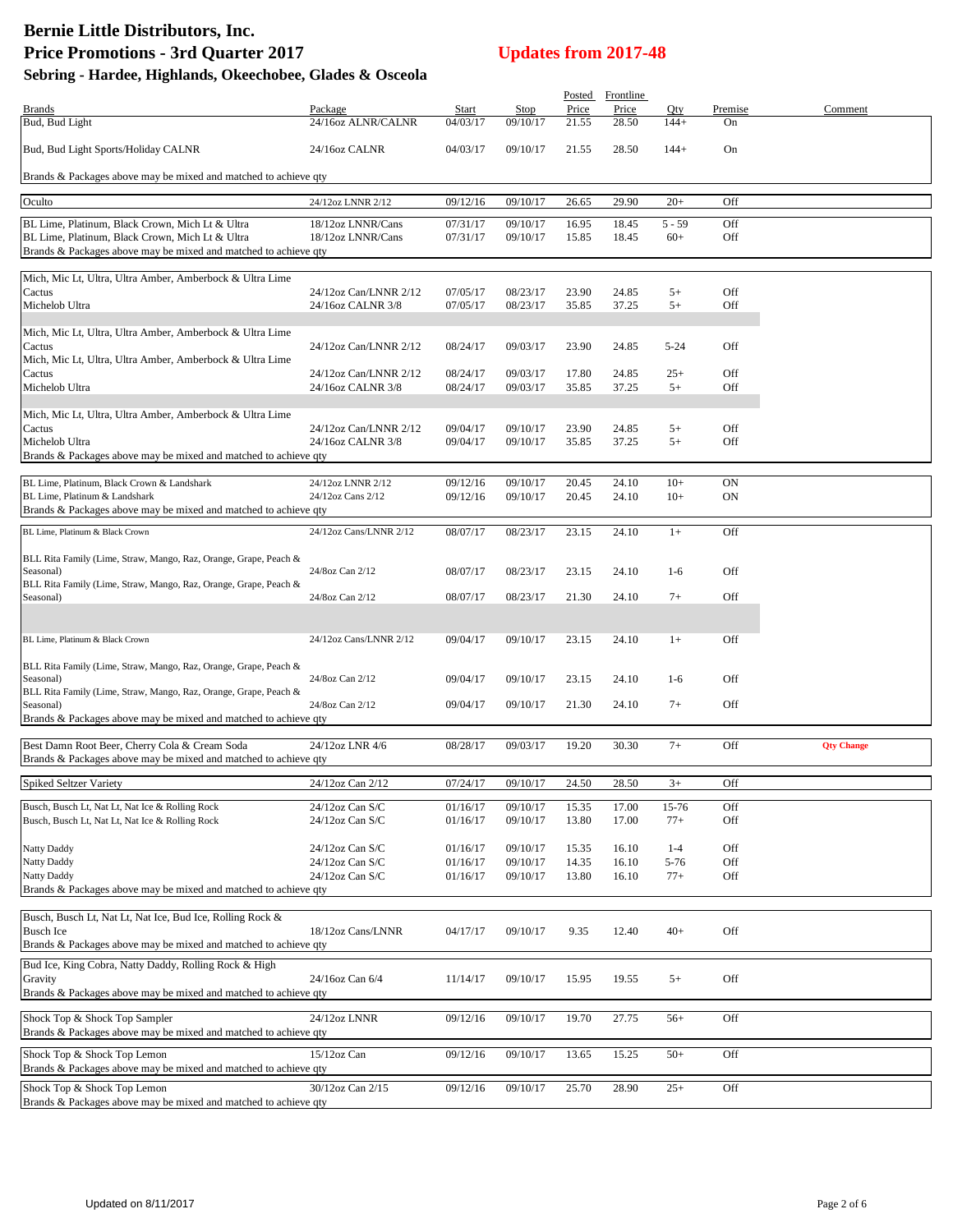|                                                                                                     |                                        |                      |                      |                | Posted Frontline |                  |            |         |
|-----------------------------------------------------------------------------------------------------|----------------------------------------|----------------------|----------------------|----------------|------------------|------------------|------------|---------|
| <b>Brands</b>                                                                                       | Package                                | Start                | Stop                 | Price          | Price            | Qty              | Premise    | Comment |
| Shock Top, Apple Wheat, Lemon, Pumpkin, Rasp, IPA, Winter Combo, Choc,<br>Pretzel, Ginger, Ruby Red | 24/12oz LNNR 4/6                       | 06/19/17             | 09/10/17             | 27.10          | 27.75            | $1-19$           | Off        |         |
| Shock Top, Apple Wheat, Lemon, Pumpkin, Rasp, IPA, Winter Combo, Choc,<br>Pretzel, Ginger, Ruby Red | 24/12oz LNNR 4/6                       | 06/19/17             | 09/10/17             | 26.10          | 27.75            | 20-55            | Off        |         |
| Shock Top, Apple Wheat, Lemon, Pumpkin, Rasp, IPA, Winter Combo, Choc,<br>Pretzel, Ginger, Ruby Red | 24/12oz LNNR 4/6                       | 06/19/17             | 09/10/17             | 25.10          | 27.75            | 56-111           | Off        |         |
| Shock Top, Apple Wheat, Lemon, Pumpkin, Rasp, IPA, Winter Combo, Choc,<br>Pretzel, Ginger, Ruby Red | 24/12oz LNNR 4/6                       | 06/19/17             | 09/10/17             | 24.10          | 27.75            | $112+$           | Off        |         |
| Brands & Packages above may be mixed and matched to achieve qty                                     |                                        |                      |                      |                |                  |                  |            |         |
| Wild Blue & Redbridge                                                                               | 24/12oz LNNR 4/6                       | 11/14/16             | 09/10/17             | 28.65          | 29.35            | $28+$            | Off        |         |
| Brands & Packages above may be mixed and matched to achieve qty                                     |                                        |                      |                      |                |                  |                  |            |         |
|                                                                                                     |                                        |                      | 09/10/17             |                |                  | $10+$            | Off        |         |
| Kirin Ichiban & Kirin Light<br>Brands & Packages above may be mixed and matched to achieve qty      | 24/12oz LNNR 4/6                       | 11/14/16             |                      | 23.50          | 27.75            |                  |            |         |
| Becks, Lt, Dark, Oktob, Sapphire, St Pauli Girl & Bass                                              | 24/12oz LNNR 4/6                       | 07/03/17             | 08/27/17             | 21.60          | 24.55            | $10 - 111$       | Off        |         |
| Becks, Lt, Dark, Oktob, Sapphire, St Pauli Girl & Bass                                              | 24/12oz LNNR 4/6                       | 07/03/17             | 08/27/17             | 19.80          | 24.55            | $112+$           | Off        |         |
| Brands & Packages above may be mixed and matched to achieve qty                                     |                                        |                      |                      |                |                  |                  |            |         |
| Bass Ale & St Pauli Girl                                                                            | 24/12oz LNNR 4/6                       | 08/28/17             | 09/10/17             | 21.60          | 24.55            | $10 - 111$       | Off        |         |
| Bass Ale & St Pauli Girl                                                                            | 24/12oz LNNR 4/6                       | 08/28/17             | 09/10/17             | 19.80          | 24.55            | $112+$           | Off        |         |
| Becks, Lt, Dark, Oktob, Sapphire                                                                    | 24/12oz LNNR 4/6                       | 08/28/17             | 09/03/17             | 15.85          | 24.55            | $20+$            | Off        |         |
| Brands & Packages above may be mixed and matched to achieve qty                                     |                                        |                      |                      |                |                  |                  |            |         |
| Becks, Lt, Dark, Oktob, Sapphire                                                                    | 24/12oz LNNR 4/6                       | 09/04/17             | 09/10/17             | 22.05          | 24.55            | 56-111           | Off        |         |
| Becks, Lt, Dark, Oktob, Sapphire                                                                    | 24/12oz LNNR 4/6                       | 09/04/17             | 09/10/17             | 19.80          | 24.55            | $112+$           | Off        |         |
| Brands & Packages above may be mixed and matched to achieve qty                                     |                                        |                      |                      |                |                  |                  |            |         |
| Becks, Light, Dark, Oktoberfest, Sapphire, St Pauli & Bass                                          | 24/12oz LNNR/CAN 2/12                  | 08/21/17             | 09/10/17             | 20.35          | 24.10            | 56-111           | Off        |         |
| Becks, Light, Dark, Oktoberfest, Sapphire, St Pauli & Bass                                          | 24/12oz LNNR/CAN 2/12                  | 08/21/17             | 09/10/17             | 19.80          | 24.10            | $112+$           | Off        |         |
|                                                                                                     |                                        |                      |                      |                |                  |                  |            |         |
| Beck's Pilsner<br>Beck's Pilsner                                                                    | 24/16oz CALNR 3/8                      | 08/21/17<br>08/21/17 | 09/10/17<br>09/10/17 | 30.52<br>29.70 | 36.15<br>36.15   | 56-111<br>$112+$ | Off<br>Off |         |
|                                                                                                     | 24/16oz CALNR 3/8                      |                      |                      |                |                  |                  |            |         |
| Land Shark                                                                                          | 24/12oz LNNR/CAN 2/12                  | 08/21/17             | 09/10/17             | 22.15          | 24.10            | 56-111           | Off        |         |
| Land Shark                                                                                          | 24/12oz LNNR/CAN 2/12                  | 08/21/17             | 09/10/17             | 20.35          | 24.10            | $112+$           | Off        |         |
| Brands & Packages above may be mixed and matched to achieve qty                                     |                                        |                      |                      |                |                  |                  |            |         |
| Becks, Light, Dark, Oktoberfest, Sapphire, St Pauli & Bass                                          | 24/12oz LNNR/CAN 2/12                  | 09/11/17             | 09/17/17             | 19.90          | 24.10            | $10+$            | Off        |         |
|                                                                                                     |                                        |                      |                      |                |                  |                  |            |         |
| <b>Beck's Pilsner</b>                                                                               | 24/16oz CALNR 3/8                      | 09/11/17             | 09/17/17             | 28.80          | 36.15            | $10+$            | Off        |         |
| <b>Land Shark</b>                                                                                   | 24/12oz LNNR/CAN 2/12                  | 09/11/17             | 09/17/17             | 19.90          | 24.10            | $10+$            | Off        |         |
| Brands & Packages above may be mixed and matched to achieve qty                                     |                                        |                      |                      |                |                  |                  |            |         |
| Becks, Light, Dark, Oktoberfest, Sapphire, St Pauli & Bass                                          | 24/12oz LNNR/CAN 2/12                  | 09/18/17             | 10/08/17             | 20.35          | 24.10            | 56-111           | Off        |         |
| Becks, Light, Dark, Oktoberfest, Sapphire, St Pauli & Bass                                          | 24/12oz LNNR/CAN 2/12                  | 09/18/17             | 10/08/17             | 19.80          | 24.10            | $112+$           | Off        |         |
| Beck's Pilsner                                                                                      |                                        | 09/18/17             |                      |                |                  |                  | Off        |         |
| Beck's Pilsner                                                                                      | 24/16oz CALNR 3/8<br>24/16oz CALNR 3/8 | 09/18/17             | 10/08/17<br>10/08/17 | 30.52<br>29.70 | 36.15<br>36.15   | 56-111<br>$112+$ | Off        |         |
| Land Shark                                                                                          | 24/12oz LNNR/CAN 2/12                  | 09/18/17             | 10/08/17             | 22.15          | 24.10            | 56-111           | Off        |         |
| Land Shark                                                                                          | 24/12oz LNNR/CAN 2/12                  | 09/18/17             | 10/08/17             | 20.35          | 24.10            | $112+$           | Off        |         |
| Brands & Packages above may be mixed and matched to achieve qty                                     |                                        |                      |                      |                |                  |                  |            |         |
| Beck's, Sapphire, Black Crown, BL Lime, Platinum, Michelob                                          |                                        |                      |                      |                |                  |                  |            |         |
| Ultra & Landshark                                                                                   | 24/16oz CAN 6/4                        | 02/06/17             | 09/10/17             | 25.75          | 28.00            | $1 - 2$          | Off        |         |
| Beck's, Sapphire, Black Crown, BL Lime, Platinum, Michelob                                          |                                        |                      |                      |                |                  |                  |            |         |
| Ultra & Landshark                                                                                   | 24/16oz CAN 6/4                        | 02/06/17             | 09/10/17             | 24.90          | 28.00            | $3+$             | Off        |         |
|                                                                                                     |                                        |                      |                      |                |                  |                  |            |         |
| Shock Top, Apple, Lemon, Pumpkin, Shockolate & Twisted<br>Pretzel                                   | 24/16oz CAN 6/4                        | 02/06/17             | 09/10/17             | 29.80          | 33.50            | $1 - 2$          | Off        |         |
| Shock Top, Apple, Lemon, Pumpkin, Shockolate & Twisted                                              |                                        |                      |                      |                |                  |                  |            |         |
| Pretzel                                                                                             | 24/16oz CAN 6/4                        | 02/06/17             | 09/10/17             | 24.90          | 33.50            | $3+$             | Off        |         |
|                                                                                                     |                                        |                      |                      |                |                  |                  |            |         |
| Goose 312, IPA, Green Line & Four Star Pilsner                                                      | 24/16oz CAN 6/4                        | 02/06/17             | 09/10/17             | 29.80          | 31.95            | $1 - 2$          | Off        |         |
| Goose 312, IPA, Green Line & Four Star Pilsner                                                      | 24/16oz CAN 6/4                        | 02/06/17             | 09/10/17             | 24.90          | 31.95            | $3+$             | Off        |         |
| Bud Chelada, Bud Lt Chelada                                                                         | 24/16oz Can 6/4                        | 02/06/17             | 09/10/17             | 29.80          | 33.50            | $1+$             | Off        |         |
| Rita Splash (Lime, Strawberry & Pineapple)                                                          | 24/16oz CAN 4/6                        | 02/06/17             | 09/10/17             | 29.80          | 37.50            | $1+$             | Off        |         |
|                                                                                                     |                                        |                      |                      |                |                  |                  |            |         |
| BL Lime Rita Family & Oculto<br>Brands & Packages above may be mixed and matched to achieve qty     | 24/16oz CAN 6/4                        | 02/06/17             | 09/10/17             | 29.80          | 37.50            | $1+$             | Off        |         |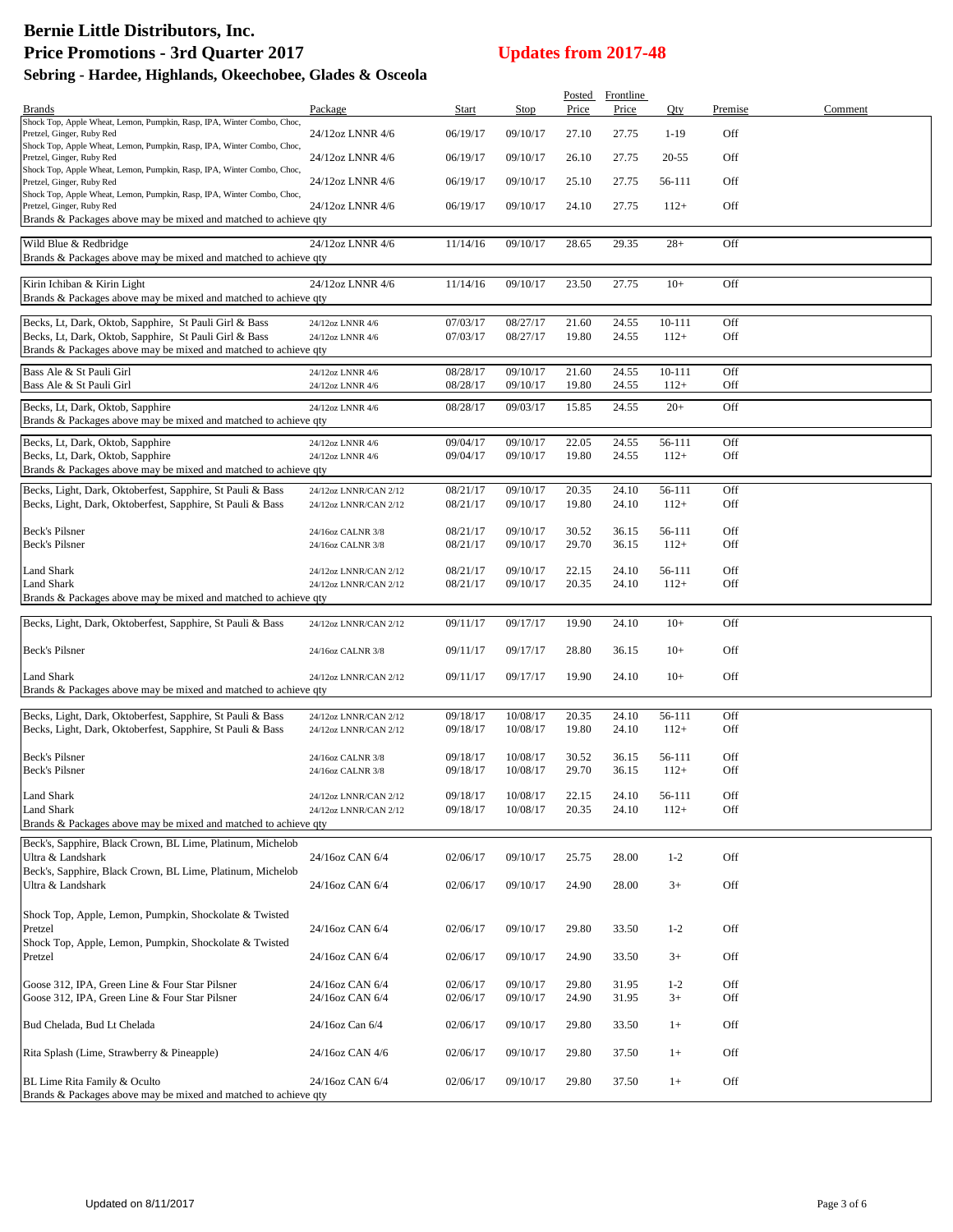|                                                                                                                                                                                                                                                        |                                                 |                      |                      | <b>Posted</b>  | <b>Frontline</b> |                |            |                               |
|--------------------------------------------------------------------------------------------------------------------------------------------------------------------------------------------------------------------------------------------------------|-------------------------------------------------|----------------------|----------------------|----------------|------------------|----------------|------------|-------------------------------|
| <b>Brands</b>                                                                                                                                                                                                                                          | Package                                         | Start                | Stop                 | Price          | Price            | Qty            | Premise    | Comment                       |
| BP Blueberry, Oktoberfest, Pumpkin, Summer, Winter, Spring, Toasted Lager,<br>Hoptical Illusion, Mosaic Session IPA & Honey Robber                                                                                                                     | 24/12oz LNNR 4/6                                | 06/26/17             | 09/10/17             | 27.70          | 30.90            | $25 - 55$      | Off        |                               |
| BP Blueberry, Oktoberfest, Pumpkin, Summer, Winter, Spring, Toasted Lager,<br>Hoptical Illusion, Mosaic Session IPA & Honey Robber                                                                                                                     | 24/12oz LNNR 4/6                                | 06/26/17             | 09/10/17             | 26.70          | 30.90            | $56+$          | Off        |                               |
| Goose 312, 312 Pale Ale, Honkers, IPA, Winter, Summer, Harvest Ale, Sixth<br>Day, Endless IPA, Rambler IPA, Oktob, 10 Hills Pale Ale, Four Star, Green<br>Line, Preseason<br>Goose 312, 312 Pale Ale, Honkers, IPA, Winter, Summer, Harvest Ale, Sixth | 24/12oz LNNR/Can 4/6                            | 06/26/17             | 09/10/17             | 27.70          | 30.90            | $25 - 55$      | Off        |                               |
| Day, Endless IPA, Rambler IPA, Oktob, 10 Hills Pale Ale, Four Star, Green<br>Line, Preseason<br>Brands & Packages above may be mixed and matched to achieve qty                                                                                        | 24/12oz LNNR/Can 4/6                            | 06/26/17             | 09/10/17             | 26.70          | 30.90            | $56+$          | Off        |                               |
|                                                                                                                                                                                                                                                        |                                                 |                      |                      |                |                  |                |            |                               |
| Shock Top, Wheat IPA, Lemon, Pumpkin, Variety, Apple, Winter, Honey<br>Bourbon, Choc, Pretzel, Ginger & Ruby Red<br>Shock Top, Wheat IPA, Lemon, Pumpkin, Variety, Apple, Winter, Honey                                                                | 24/12oz LNNR/Can 2/12                           | 01/23/17             | 09/10/17             | 24.60          | 27.75            | 14-55          | Off        |                               |
| Bourbon, Choc, Pretzel, Ginger & Ruby Red                                                                                                                                                                                                              | 24/12oz LNNR/Can 2/12                           | 01/23/17             | 09/10/17             | 23.60          | 27.75            | 56-111         | Off        |                               |
| Shock Top, Wheat IPA, Lemon, Pumpkin, Variety, Apple, Winter, Honey<br>Bourbon, Choc, Pretzel, Ginger & Ruby Red                                                                                                                                       | 24/12oz LNNR/Can 2/12                           | 01/23/17             | 09/10/17             | 22.60          | 27.75            | $112+$         | Off        |                               |
| Goose 312, 312 Pale, Honkers, IPA, Winter, Summer, Fall, Harvest Ale,<br>Endless IPA, Winter, Four Star, Green Line & Johnny Appleseed                                                                                                                 | 24/12oz LNNR/CN 2/12                            | 01/23/17             | 09/10/17             | 26.25          | 29.65            | 14-55          | Off        |                               |
| Goose 312, 312 Pale, Honkers, IPA, Winter, Summer, Fall, Harvest Ale,                                                                                                                                                                                  |                                                 |                      |                      |                |                  |                |            |                               |
| Endless IPA, Winter, Four Star, Green Line & Johnny Appleseed<br>Brands & Packages above may be mixed and matched to achieve qty                                                                                                                       | 24/12oz LNNR/CN 2/12                            | 01/23/17             | 09/10/17             | 25.25          | 29.65            | $56+$          | Off        |                               |
|                                                                                                                                                                                                                                                        |                                                 |                      |                      |                |                  |                |            |                               |
| Goose Seasonal Sampler<br>Goose Seasonal Sampler                                                                                                                                                                                                       | 24/12oz Can<br>24/12oz Can                      | 01/02/17<br>01/02/17 | 09/10/17<br>09/10/17 | 25.45<br>24.45 | 28.85<br>28.85   | 14-55<br>$56+$ | Off<br>Off |                               |
| Brands & Packages above may be mixed and matched to achieve qty                                                                                                                                                                                        |                                                 |                      |                      |                |                  |                |            |                               |
| Goose Seasonal Sampler                                                                                                                                                                                                                                 | 24/12oz LNNR                                    | 01/02/17             | 09/10/17             | 26.80          | 28.85            | $10 - 55$      | Off        |                               |
| Goose Seasonal Sampler                                                                                                                                                                                                                                 | 24/12oz LNNR                                    | 01/02/17             | 09/10/17             | 25.50          | 28.85            | 56-111         | Off        |                               |
| Goose Seasonal Sampler                                                                                                                                                                                                                                 | 24/12oz LNNR                                    | 01/02/17             | 09/10/17             | 24.50          | 28.85            | $112+$         | Off        |                               |
| Brands & Packages above may be mixed and matched to achieve qty                                                                                                                                                                                        |                                                 |                      |                      |                |                  |                |            |                               |
|                                                                                                                                                                                                                                                        |                                                 |                      |                      |                |                  |                |            |                               |
| <b>Boddington's Pub</b>                                                                                                                                                                                                                                | 24/16oz CAN 6/4                                 | 01/04/16             | 09/10/17             | 39.15          | 41.75            | $72+$          | Off        |                               |
|                                                                                                                                                                                                                                                        |                                                 |                      |                      |                |                  |                |            |                               |
| Stella Artois                                                                                                                                                                                                                                          | 20/9.6oz LNR                                    | 09/12/16             | 09/10/17             | 19.90          | 21.95            | $3+$           | Off        |                               |
| Stella Artois, Cidre, Hoegaarden, Leffe Blonde/Brown                                                                                                                                                                                                   | 24/11.2oz LNNR/CN 4/6                           | 05/01/17             | 09/10/17             | 26.40          | 32.55            | 56-111         | Off        |                               |
| Stella Artois, Cidre, Hoegaarden, Leffe Blonde/Brown                                                                                                                                                                                                   | 24/11.2oz LNNR/CN 4/6                           | 05/01/17             | 09/10/17             | 25.75          | 32.55            | 112-215        | Off        |                               |
| Stella Artois, Cidre, Hoegaarden, Leffe Blonde/Brown                                                                                                                                                                                                   | 24/11.2oz LNNR/CN 4/6                           | 05/01/17             | 09/10/17             | 24.46          | 32.55            | $216+$         | Off        |                               |
| Stella Artois                                                                                                                                                                                                                                          | 18/11.2oz LNR                                   | 08/21/17             | 09/10/17             | 19.95          | 21.75            | $5 - 24$       | Off        |                               |
| Stella Artois                                                                                                                                                                                                                                          | 18/11.2oz LNR                                   | 08/21/17             | 09/10/17             | 19.45          | 21.75            | $25+$          | Off        | New Item added to Mix & Match |
|                                                                                                                                                                                                                                                        |                                                 |                      |                      |                |                  |                |            |                               |
| Stella, Stella Cidre, Hoegaarden, Belgian Sampler                                                                                                                                                                                                      | 24/11.2oz LNNR/Can 2/12 &                       |                      |                      |                |                  |                |            |                               |
|                                                                                                                                                                                                                                                        | 20/14.9oz Can 2/12<br>24/11.2oz LNNR/Can 2/12 & | 05/01/17             | 09/10/17             | 30.30          | 33.30            | $1 - 4$        | Off        |                               |
| Stella, Stella Cidre, Hoegaarden, Belgian Sampler                                                                                                                                                                                                      | 20/14.9oz Can 2/12                              | 05/01/17             | 09/10/17             | 27.00          | 33.30            | $5 - 55$       | Off        |                               |
| Stella, Stella Cidre, Hoegaarden, Belgian Sampler                                                                                                                                                                                                      | 24/11.2oz LNNR/Can 2/12 &<br>20/14.9oz Can 2/12 | 05/01/17             | 09/10/17             | 26.40          | 33.30            | 56-111         | Off        |                               |
| Stella, Stella Cidre, Hoegaarden, Belgian Sampler                                                                                                                                                                                                      | 24/11.2oz LNNR/Can 2/12 &<br>20/14.9oz Can 2/12 | 05/01/17             | 09/10/17             | 25.75          | 33.30            | $112+$         | Off        |                               |
| Brands & Packages above may be mixed and matched to achieve qty                                                                                                                                                                                        |                                                 |                      |                      |                |                  |                |            |                               |
| Montejo                                                                                                                                                                                                                                                | 24/12oz Can 2/12                                | 11/14/16             | 09/10/17             | 19.95          | 23.00            | $5+$           | Off & On   |                               |
| Kona Longboard, Fire Rock, Pipeline, Wailua Wheat, Koko Brown, Castaway,<br>Big Wave, Lemongrass & Lavaman<br>Brands & Packages above may be mixed and matched to achieve qty                                                                          | 24/12oz LNNR 4/6                                | 05/29/17             | 09/03/17             | 23.56          | 28.76            | $25+$          | On & Off   |                               |
| Kona Longboard, Fire Rock, Pipeline, Wailua Wheat, Koko Brown, Castaway,                                                                                                                                                                               |                                                 |                      |                      |                |                  |                |            |                               |
| Big Wave, Lemongrass & Lavaman<br>Kona Longboard, Fire Rock, Pipeline, Wailua Wheat, Koko Brown, Castaway,                                                                                                                                             | 24/12oz LNNR 4/6                                | 09/04/17             | 09/10/17             | 25.56          | 28.76            | 15-19          | On & Off   |                               |
| Big Wave, Lemongrass & Lavaman<br>Brands & Packages above may be mixed and matched to achieve qty                                                                                                                                                      | 24/12oz LNNR 4/6                                | 09/04/17             | 09/10/17             | 18.98          | 28.76            | $20+$          | On & Off   |                               |
| Kona Longboard, Fire Rock, Pipeline, Wailua Wheat, Koko Brown, Castaway,                                                                                                                                                                               |                                                 |                      |                      |                |                  |                |            |                               |
| Big Wave, Lemongrass & Lavaman                                                                                                                                                                                                                         | 24/12oz LNNR 4/6                                | 09/11/17             | 09/30/17             | 25.56          | 28.76            | 15-24          | On & Off   |                               |
| Kona Longboard, Fire Rock, Pipeline, Wailua Wheat, Koko Brown, Castaway,                                                                                                                                                                               |                                                 |                      |                      |                |                  |                |            |                               |
| Big Wave, Lemongrass & Lavaman                                                                                                                                                                                                                         | 24/12oz LNNR 4/6                                | 09/11/17             | 09/30/17             | 23.56          | 28.76            | $25+$          | On & Off   |                               |
| Brands & Packages above may be mixed and matched to achieve qty                                                                                                                                                                                        |                                                 |                      |                      |                |                  |                |            |                               |
| Widmer Hefeweizen, Drop Top Amber Ale, Drifter Pale Ale, Rotator IPA,<br>Upheaval, Alchemy & BRRR<br>Brands & Packages above may be mixed and matched to achieve qty                                                                                   | 24/12oz LNNR 4/6                                | 08/01/17             | 08/27/17             | 28.80          | 32.00            | $15+$          | Off        |                               |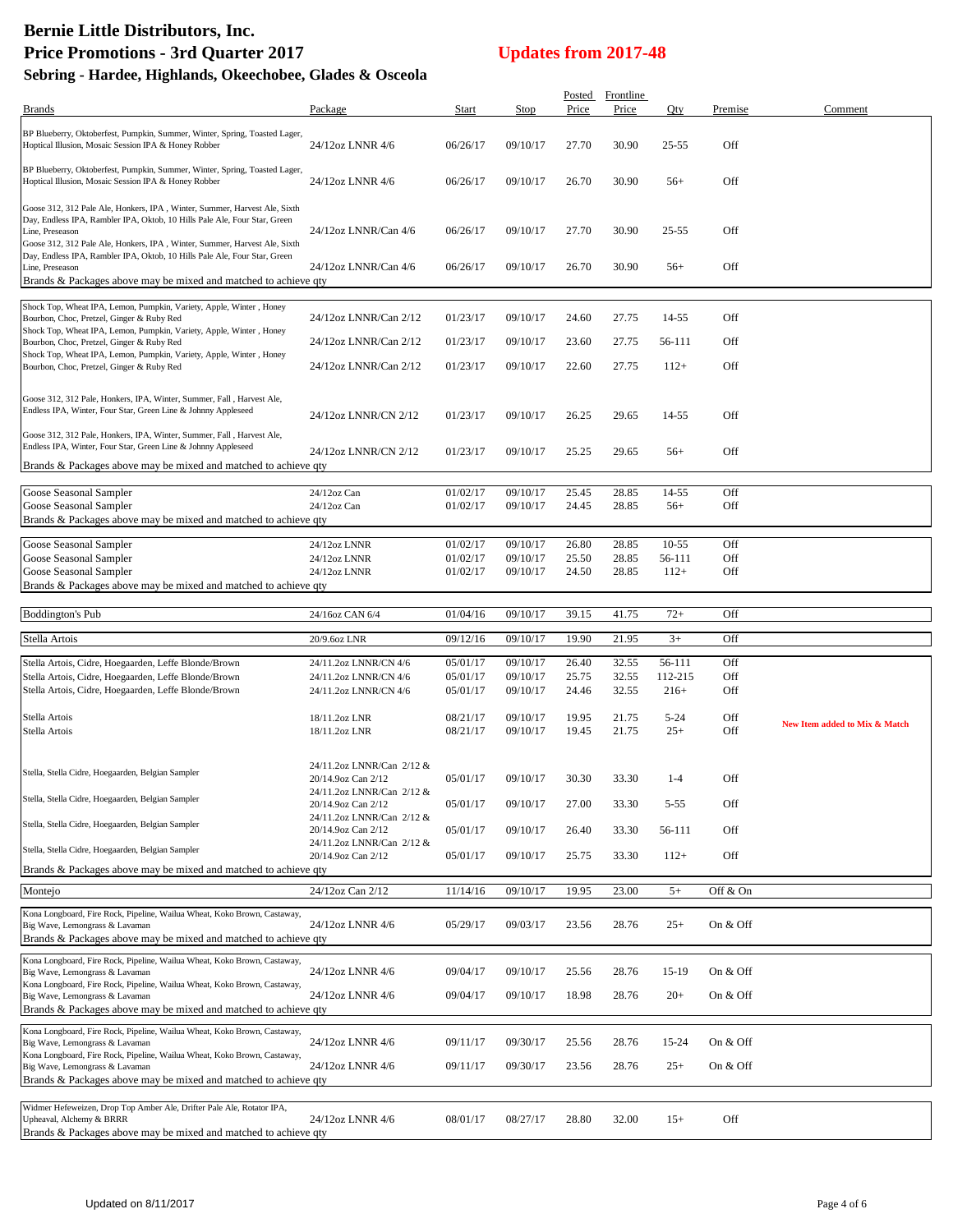| Price<br>Price<br>Oty<br>Comment<br>Package<br>Start<br>Stop<br>Premise<br><b>Brands</b><br>Widmer Omission IPA, Lager & Pale Ale<br>24/12oz LNNR 4/6<br>08/28/17<br>09/30/17<br>28.80<br>32.00<br>$15+$<br>Off<br>Brands & Packages above may be mixed and matched to achieve qty<br>SweetWater 420, IPA & Tacklebox<br>10/10/2016 12/30/2017<br>Off<br>24/12oz LNNR/Can 2/12<br>27.00<br>29.15<br>$5+$<br>Brands & Packages above may be mixed and matched to achieve qty<br>SweetWater 420, IPA<br>12/30/2017<br>28.50<br>33.45<br>$2+$<br>Off<br>24/16oz Can 6/4<br>1/2/2017<br>Brands & Packages above may be mixed and matched to achieve qty<br>3 Daughters Beach Blonde & Bimini Twist<br>24/16oz Cans<br>5/1/2017<br>12/31/2017<br>29.80<br>42.00<br>$2+$<br>Off<br>Brands & Packages above may be mixed and matched to achieve qty<br>Seagrams Family (Wild Berries, Strawberry Daiquiri, Peach Fuzzy Navel, Classic Lim<br>Margarita, Calypso Colada, Black Cherry Fizz, Bahama Mama, Jamaican Me Happy, Lime<br>Melonade, Pink Punch, Sangria, Mango, Mimosa, Raspberry Lemonade, Watermelon Splash,<br>Blackberry Breezer, Kiwi Strawberry, Aloha Tini, Apple Pomegranate, Orange Swirl & Pink<br>03/01/17<br>12/31/17<br>19.16<br>23.94<br>$10+$<br>Off<br>Pineapple)<br>24/12oz LNNR 6/4<br>Seagrams ramity (Wild Berries, Strawberry Daiquiri, reach ruzzy Navel, Classic Lime<br>Margarita, Calypso Colada, Black Cherry Fizz, Bahama Mama, Jamaican Me Happy, Lime<br>Melonade, Pink Punch, Sangria, Mango, Mimosa, Raspberry Lemonade, Watermelon Splash,<br>Blackberry Breezer, Kiwi Strawberry, Aloha Tini, Apple Pomegranate, Orange Swirl & Pink<br>23.94<br>$15+$<br>Off<br>09/03/17<br>09/17/17<br>15.75<br>24/12oz LNNR 6/4<br>Pineapple)<br>Brands & Packages above may be mixed and matched to achieve qty<br>$10+$<br>Off<br>24/12oz NR 4/6<br>8/14/2017<br>8/25/2017<br>18.25<br>30.30<br>Magic Hat Family (Core & Seasonal)<br>Brands & Packages above may be mixed and matched to achieve qty<br>10/31/2017<br>27.27<br>Off<br>Magic Hat Family (Core & Seasonal)<br>24/12oz NR 4/6<br>9/1/2017<br>30.30<br>$5+$<br>Brands & Packages above may be mixed and matched to achieve qty<br>7/1/2017<br>8/31/2017<br>24.15<br>27.10<br>$5+$<br>Off<br>Magic Hat Family (Core & Seasonal)<br>24/12oz 2/12 NR & Cn<br>24/12oz 2/12 NR & Cn<br>12/1/2017<br>12/31/2017<br>24.15<br>27.10<br>$5+$<br>Off<br>Magic Hat Family (Core & Seasonal<br>Brands & Packages above may be mixed and matched to achieve qty<br><b>Big Storm Oktoberfest</b><br>$4/6/12$ oz CAN<br>8/7/2017<br>8/20/2017<br>28.00<br>30.30<br>$5+$<br>Off<br>$4/6/12$ oz CAN<br>9/11/2017<br>10/15/2017<br>28.00<br>30.30<br>Off<br><b>Big Storm Oktoberfest</b><br>$5+$<br>7/17/2017<br>8/19/2017<br>28.00<br>$15+$<br>Off<br>Big Storm Arcus IPA, Helicity & Wavemaker<br>$4/6/12$ oz CAN<br>30.30<br>Big Storm Arcus IPA, Helicity & Wavemaker<br>$4/6/12$ oz CAN<br>10/14/2017<br>28.00<br>30.30<br>$15+$<br>Off<br>9/11/2017<br>4/6/12oz CAN<br>28.00<br>Off<br>Big Storm Arcus IPA, Helicity & Wavemaker<br>11/6/2017<br>12/9/2017<br>30.30<br>$15+$<br>Brands & Packages above may be mixed and matched to achieve qty<br>$6/4/16$ oz CAN<br>$3+$<br>Big Storm Tropical Pressure & Wavemaker Amber<br>9/4/2017<br>10/29/2017<br>38.00<br>42.00<br>Off<br>Off<br>Big Storm Tropical Pressure & Wavemaker Amber<br>6/4/16oz CAN<br>38.00<br>42.00<br>$3+$<br>12/4/2017<br>12/31/2017<br>Brands & Packages above may be mixed and matched to achieve qty<br>$6/4/16$ oz CAN<br>12/30/2017<br>40.95<br>44.95<br>Off<br>Big Storm Dunder & Blixem, Firestorm, Palmbender, Oktoberfest, Surfline<br>6/26/2017<br>$3+$<br>Brands & Packages above may be mixed and matched to achieve qty<br>Keywest Sunset, Keywest Southernmost, Sunshine State Lagers, Florida Lager<br>& Hurr Reef<br>4/6/12oz LNR<br>7/31/2017<br>9/2/2017<br>$5+$<br>Off<br>24.50<br>28.75<br>Brands & Packages above may be mixed and matched to achieve qty |  |  | Posted Frontline |  |  |
|--------------------------------------------------------------------------------------------------------------------------------------------------------------------------------------------------------------------------------------------------------------------------------------------------------------------------------------------------------------------------------------------------------------------------------------------------------------------------------------------------------------------------------------------------------------------------------------------------------------------------------------------------------------------------------------------------------------------------------------------------------------------------------------------------------------------------------------------------------------------------------------------------------------------------------------------------------------------------------------------------------------------------------------------------------------------------------------------------------------------------------------------------------------------------------------------------------------------------------------------------------------------------------------------------------------------------------------------------------------------------------------------------------------------------------------------------------------------------------------------------------------------------------------------------------------------------------------------------------------------------------------------------------------------------------------------------------------------------------------------------------------------------------------------------------------------------------------------------------------------------------------------------------------------------------------------------------------------------------------------------------------------------------------------------------------------------------------------------------------------------------------------------------------------------------------------------------------------------------------------------------------------------------------------------------------------------------------------------------------------------------------------------------------------------------------------------------------------------------------------------------------------------------------------------------------------------------------------------------------------------------------------------------------------------------------------------------------------------------------------------------------------------------------------------------------------------------------------------------------------------------------------------------------------------------------------------------------------------------------------------------------------------------------------------------------------------------------------------------------------------------------------------------------------------------------------------------------------------------------------------------------------------------------------------------------------------------------------------------------------------------------------------------------------------------------------------------------------------------------------------------------------------------------------------------------------------------------------------------------------------------------------------------------------------------------------------------------------------------------------------------------------------------------------------------------------------------------------------------------------------------------------------------------------------------------------------------------------------------------------------------------------------------|--|--|------------------|--|--|
|                                                                                                                                                                                                                                                                                                                                                                                                                                                                                                                                                                                                                                                                                                                                                                                                                                                                                                                                                                                                                                                                                                                                                                                                                                                                                                                                                                                                                                                                                                                                                                                                                                                                                                                                                                                                                                                                                                                                                                                                                                                                                                                                                                                                                                                                                                                                                                                                                                                                                                                                                                                                                                                                                                                                                                                                                                                                                                                                                                                                                                                                                                                                                                                                                                                                                                                                                                                                                                                                                                                                                                                                                                                                                                                                                                                                                                                                                                                                                                                                                                |  |  |                  |  |  |
|                                                                                                                                                                                                                                                                                                                                                                                                                                                                                                                                                                                                                                                                                                                                                                                                                                                                                                                                                                                                                                                                                                                                                                                                                                                                                                                                                                                                                                                                                                                                                                                                                                                                                                                                                                                                                                                                                                                                                                                                                                                                                                                                                                                                                                                                                                                                                                                                                                                                                                                                                                                                                                                                                                                                                                                                                                                                                                                                                                                                                                                                                                                                                                                                                                                                                                                                                                                                                                                                                                                                                                                                                                                                                                                                                                                                                                                                                                                                                                                                                                |  |  |                  |  |  |
|                                                                                                                                                                                                                                                                                                                                                                                                                                                                                                                                                                                                                                                                                                                                                                                                                                                                                                                                                                                                                                                                                                                                                                                                                                                                                                                                                                                                                                                                                                                                                                                                                                                                                                                                                                                                                                                                                                                                                                                                                                                                                                                                                                                                                                                                                                                                                                                                                                                                                                                                                                                                                                                                                                                                                                                                                                                                                                                                                                                                                                                                                                                                                                                                                                                                                                                                                                                                                                                                                                                                                                                                                                                                                                                                                                                                                                                                                                                                                                                                                                |  |  |                  |  |  |
|                                                                                                                                                                                                                                                                                                                                                                                                                                                                                                                                                                                                                                                                                                                                                                                                                                                                                                                                                                                                                                                                                                                                                                                                                                                                                                                                                                                                                                                                                                                                                                                                                                                                                                                                                                                                                                                                                                                                                                                                                                                                                                                                                                                                                                                                                                                                                                                                                                                                                                                                                                                                                                                                                                                                                                                                                                                                                                                                                                                                                                                                                                                                                                                                                                                                                                                                                                                                                                                                                                                                                                                                                                                                                                                                                                                                                                                                                                                                                                                                                                |  |  |                  |  |  |
|                                                                                                                                                                                                                                                                                                                                                                                                                                                                                                                                                                                                                                                                                                                                                                                                                                                                                                                                                                                                                                                                                                                                                                                                                                                                                                                                                                                                                                                                                                                                                                                                                                                                                                                                                                                                                                                                                                                                                                                                                                                                                                                                                                                                                                                                                                                                                                                                                                                                                                                                                                                                                                                                                                                                                                                                                                                                                                                                                                                                                                                                                                                                                                                                                                                                                                                                                                                                                                                                                                                                                                                                                                                                                                                                                                                                                                                                                                                                                                                                                                |  |  |                  |  |  |
|                                                                                                                                                                                                                                                                                                                                                                                                                                                                                                                                                                                                                                                                                                                                                                                                                                                                                                                                                                                                                                                                                                                                                                                                                                                                                                                                                                                                                                                                                                                                                                                                                                                                                                                                                                                                                                                                                                                                                                                                                                                                                                                                                                                                                                                                                                                                                                                                                                                                                                                                                                                                                                                                                                                                                                                                                                                                                                                                                                                                                                                                                                                                                                                                                                                                                                                                                                                                                                                                                                                                                                                                                                                                                                                                                                                                                                                                                                                                                                                                                                |  |  |                  |  |  |
|                                                                                                                                                                                                                                                                                                                                                                                                                                                                                                                                                                                                                                                                                                                                                                                                                                                                                                                                                                                                                                                                                                                                                                                                                                                                                                                                                                                                                                                                                                                                                                                                                                                                                                                                                                                                                                                                                                                                                                                                                                                                                                                                                                                                                                                                                                                                                                                                                                                                                                                                                                                                                                                                                                                                                                                                                                                                                                                                                                                                                                                                                                                                                                                                                                                                                                                                                                                                                                                                                                                                                                                                                                                                                                                                                                                                                                                                                                                                                                                                                                |  |  |                  |  |  |
|                                                                                                                                                                                                                                                                                                                                                                                                                                                                                                                                                                                                                                                                                                                                                                                                                                                                                                                                                                                                                                                                                                                                                                                                                                                                                                                                                                                                                                                                                                                                                                                                                                                                                                                                                                                                                                                                                                                                                                                                                                                                                                                                                                                                                                                                                                                                                                                                                                                                                                                                                                                                                                                                                                                                                                                                                                                                                                                                                                                                                                                                                                                                                                                                                                                                                                                                                                                                                                                                                                                                                                                                                                                                                                                                                                                                                                                                                                                                                                                                                                |  |  |                  |  |  |
|                                                                                                                                                                                                                                                                                                                                                                                                                                                                                                                                                                                                                                                                                                                                                                                                                                                                                                                                                                                                                                                                                                                                                                                                                                                                                                                                                                                                                                                                                                                                                                                                                                                                                                                                                                                                                                                                                                                                                                                                                                                                                                                                                                                                                                                                                                                                                                                                                                                                                                                                                                                                                                                                                                                                                                                                                                                                                                                                                                                                                                                                                                                                                                                                                                                                                                                                                                                                                                                                                                                                                                                                                                                                                                                                                                                                                                                                                                                                                                                                                                |  |  |                  |  |  |
|                                                                                                                                                                                                                                                                                                                                                                                                                                                                                                                                                                                                                                                                                                                                                                                                                                                                                                                                                                                                                                                                                                                                                                                                                                                                                                                                                                                                                                                                                                                                                                                                                                                                                                                                                                                                                                                                                                                                                                                                                                                                                                                                                                                                                                                                                                                                                                                                                                                                                                                                                                                                                                                                                                                                                                                                                                                                                                                                                                                                                                                                                                                                                                                                                                                                                                                                                                                                                                                                                                                                                                                                                                                                                                                                                                                                                                                                                                                                                                                                                                |  |  |                  |  |  |
|                                                                                                                                                                                                                                                                                                                                                                                                                                                                                                                                                                                                                                                                                                                                                                                                                                                                                                                                                                                                                                                                                                                                                                                                                                                                                                                                                                                                                                                                                                                                                                                                                                                                                                                                                                                                                                                                                                                                                                                                                                                                                                                                                                                                                                                                                                                                                                                                                                                                                                                                                                                                                                                                                                                                                                                                                                                                                                                                                                                                                                                                                                                                                                                                                                                                                                                                                                                                                                                                                                                                                                                                                                                                                                                                                                                                                                                                                                                                                                                                                                |  |  |                  |  |  |
|                                                                                                                                                                                                                                                                                                                                                                                                                                                                                                                                                                                                                                                                                                                                                                                                                                                                                                                                                                                                                                                                                                                                                                                                                                                                                                                                                                                                                                                                                                                                                                                                                                                                                                                                                                                                                                                                                                                                                                                                                                                                                                                                                                                                                                                                                                                                                                                                                                                                                                                                                                                                                                                                                                                                                                                                                                                                                                                                                                                                                                                                                                                                                                                                                                                                                                                                                                                                                                                                                                                                                                                                                                                                                                                                                                                                                                                                                                                                                                                                                                |  |  |                  |  |  |
|                                                                                                                                                                                                                                                                                                                                                                                                                                                                                                                                                                                                                                                                                                                                                                                                                                                                                                                                                                                                                                                                                                                                                                                                                                                                                                                                                                                                                                                                                                                                                                                                                                                                                                                                                                                                                                                                                                                                                                                                                                                                                                                                                                                                                                                                                                                                                                                                                                                                                                                                                                                                                                                                                                                                                                                                                                                                                                                                                                                                                                                                                                                                                                                                                                                                                                                                                                                                                                                                                                                                                                                                                                                                                                                                                                                                                                                                                                                                                                                                                                |  |  |                  |  |  |
|                                                                                                                                                                                                                                                                                                                                                                                                                                                                                                                                                                                                                                                                                                                                                                                                                                                                                                                                                                                                                                                                                                                                                                                                                                                                                                                                                                                                                                                                                                                                                                                                                                                                                                                                                                                                                                                                                                                                                                                                                                                                                                                                                                                                                                                                                                                                                                                                                                                                                                                                                                                                                                                                                                                                                                                                                                                                                                                                                                                                                                                                                                                                                                                                                                                                                                                                                                                                                                                                                                                                                                                                                                                                                                                                                                                                                                                                                                                                                                                                                                |  |  |                  |  |  |
|                                                                                                                                                                                                                                                                                                                                                                                                                                                                                                                                                                                                                                                                                                                                                                                                                                                                                                                                                                                                                                                                                                                                                                                                                                                                                                                                                                                                                                                                                                                                                                                                                                                                                                                                                                                                                                                                                                                                                                                                                                                                                                                                                                                                                                                                                                                                                                                                                                                                                                                                                                                                                                                                                                                                                                                                                                                                                                                                                                                                                                                                                                                                                                                                                                                                                                                                                                                                                                                                                                                                                                                                                                                                                                                                                                                                                                                                                                                                                                                                                                |  |  |                  |  |  |
|                                                                                                                                                                                                                                                                                                                                                                                                                                                                                                                                                                                                                                                                                                                                                                                                                                                                                                                                                                                                                                                                                                                                                                                                                                                                                                                                                                                                                                                                                                                                                                                                                                                                                                                                                                                                                                                                                                                                                                                                                                                                                                                                                                                                                                                                                                                                                                                                                                                                                                                                                                                                                                                                                                                                                                                                                                                                                                                                                                                                                                                                                                                                                                                                                                                                                                                                                                                                                                                                                                                                                                                                                                                                                                                                                                                                                                                                                                                                                                                                                                |  |  |                  |  |  |
|                                                                                                                                                                                                                                                                                                                                                                                                                                                                                                                                                                                                                                                                                                                                                                                                                                                                                                                                                                                                                                                                                                                                                                                                                                                                                                                                                                                                                                                                                                                                                                                                                                                                                                                                                                                                                                                                                                                                                                                                                                                                                                                                                                                                                                                                                                                                                                                                                                                                                                                                                                                                                                                                                                                                                                                                                                                                                                                                                                                                                                                                                                                                                                                                                                                                                                                                                                                                                                                                                                                                                                                                                                                                                                                                                                                                                                                                                                                                                                                                                                |  |  |                  |  |  |
|                                                                                                                                                                                                                                                                                                                                                                                                                                                                                                                                                                                                                                                                                                                                                                                                                                                                                                                                                                                                                                                                                                                                                                                                                                                                                                                                                                                                                                                                                                                                                                                                                                                                                                                                                                                                                                                                                                                                                                                                                                                                                                                                                                                                                                                                                                                                                                                                                                                                                                                                                                                                                                                                                                                                                                                                                                                                                                                                                                                                                                                                                                                                                                                                                                                                                                                                                                                                                                                                                                                                                                                                                                                                                                                                                                                                                                                                                                                                                                                                                                |  |  |                  |  |  |
|                                                                                                                                                                                                                                                                                                                                                                                                                                                                                                                                                                                                                                                                                                                                                                                                                                                                                                                                                                                                                                                                                                                                                                                                                                                                                                                                                                                                                                                                                                                                                                                                                                                                                                                                                                                                                                                                                                                                                                                                                                                                                                                                                                                                                                                                                                                                                                                                                                                                                                                                                                                                                                                                                                                                                                                                                                                                                                                                                                                                                                                                                                                                                                                                                                                                                                                                                                                                                                                                                                                                                                                                                                                                                                                                                                                                                                                                                                                                                                                                                                |  |  |                  |  |  |
|                                                                                                                                                                                                                                                                                                                                                                                                                                                                                                                                                                                                                                                                                                                                                                                                                                                                                                                                                                                                                                                                                                                                                                                                                                                                                                                                                                                                                                                                                                                                                                                                                                                                                                                                                                                                                                                                                                                                                                                                                                                                                                                                                                                                                                                                                                                                                                                                                                                                                                                                                                                                                                                                                                                                                                                                                                                                                                                                                                                                                                                                                                                                                                                                                                                                                                                                                                                                                                                                                                                                                                                                                                                                                                                                                                                                                                                                                                                                                                                                                                |  |  |                  |  |  |
|                                                                                                                                                                                                                                                                                                                                                                                                                                                                                                                                                                                                                                                                                                                                                                                                                                                                                                                                                                                                                                                                                                                                                                                                                                                                                                                                                                                                                                                                                                                                                                                                                                                                                                                                                                                                                                                                                                                                                                                                                                                                                                                                                                                                                                                                                                                                                                                                                                                                                                                                                                                                                                                                                                                                                                                                                                                                                                                                                                                                                                                                                                                                                                                                                                                                                                                                                                                                                                                                                                                                                                                                                                                                                                                                                                                                                                                                                                                                                                                                                                |  |  |                  |  |  |
|                                                                                                                                                                                                                                                                                                                                                                                                                                                                                                                                                                                                                                                                                                                                                                                                                                                                                                                                                                                                                                                                                                                                                                                                                                                                                                                                                                                                                                                                                                                                                                                                                                                                                                                                                                                                                                                                                                                                                                                                                                                                                                                                                                                                                                                                                                                                                                                                                                                                                                                                                                                                                                                                                                                                                                                                                                                                                                                                                                                                                                                                                                                                                                                                                                                                                                                                                                                                                                                                                                                                                                                                                                                                                                                                                                                                                                                                                                                                                                                                                                |  |  |                  |  |  |
|                                                                                                                                                                                                                                                                                                                                                                                                                                                                                                                                                                                                                                                                                                                                                                                                                                                                                                                                                                                                                                                                                                                                                                                                                                                                                                                                                                                                                                                                                                                                                                                                                                                                                                                                                                                                                                                                                                                                                                                                                                                                                                                                                                                                                                                                                                                                                                                                                                                                                                                                                                                                                                                                                                                                                                                                                                                                                                                                                                                                                                                                                                                                                                                                                                                                                                                                                                                                                                                                                                                                                                                                                                                                                                                                                                                                                                                                                                                                                                                                                                |  |  |                  |  |  |
|                                                                                                                                                                                                                                                                                                                                                                                                                                                                                                                                                                                                                                                                                                                                                                                                                                                                                                                                                                                                                                                                                                                                                                                                                                                                                                                                                                                                                                                                                                                                                                                                                                                                                                                                                                                                                                                                                                                                                                                                                                                                                                                                                                                                                                                                                                                                                                                                                                                                                                                                                                                                                                                                                                                                                                                                                                                                                                                                                                                                                                                                                                                                                                                                                                                                                                                                                                                                                                                                                                                                                                                                                                                                                                                                                                                                                                                                                                                                                                                                                                |  |  |                  |  |  |
|                                                                                                                                                                                                                                                                                                                                                                                                                                                                                                                                                                                                                                                                                                                                                                                                                                                                                                                                                                                                                                                                                                                                                                                                                                                                                                                                                                                                                                                                                                                                                                                                                                                                                                                                                                                                                                                                                                                                                                                                                                                                                                                                                                                                                                                                                                                                                                                                                                                                                                                                                                                                                                                                                                                                                                                                                                                                                                                                                                                                                                                                                                                                                                                                                                                                                                                                                                                                                                                                                                                                                                                                                                                                                                                                                                                                                                                                                                                                                                                                                                |  |  |                  |  |  |
|                                                                                                                                                                                                                                                                                                                                                                                                                                                                                                                                                                                                                                                                                                                                                                                                                                                                                                                                                                                                                                                                                                                                                                                                                                                                                                                                                                                                                                                                                                                                                                                                                                                                                                                                                                                                                                                                                                                                                                                                                                                                                                                                                                                                                                                                                                                                                                                                                                                                                                                                                                                                                                                                                                                                                                                                                                                                                                                                                                                                                                                                                                                                                                                                                                                                                                                                                                                                                                                                                                                                                                                                                                                                                                                                                                                                                                                                                                                                                                                                                                |  |  |                  |  |  |
|                                                                                                                                                                                                                                                                                                                                                                                                                                                                                                                                                                                                                                                                                                                                                                                                                                                                                                                                                                                                                                                                                                                                                                                                                                                                                                                                                                                                                                                                                                                                                                                                                                                                                                                                                                                                                                                                                                                                                                                                                                                                                                                                                                                                                                                                                                                                                                                                                                                                                                                                                                                                                                                                                                                                                                                                                                                                                                                                                                                                                                                                                                                                                                                                                                                                                                                                                                                                                                                                                                                                                                                                                                                                                                                                                                                                                                                                                                                                                                                                                                |  |  |                  |  |  |
|                                                                                                                                                                                                                                                                                                                                                                                                                                                                                                                                                                                                                                                                                                                                                                                                                                                                                                                                                                                                                                                                                                                                                                                                                                                                                                                                                                                                                                                                                                                                                                                                                                                                                                                                                                                                                                                                                                                                                                                                                                                                                                                                                                                                                                                                                                                                                                                                                                                                                                                                                                                                                                                                                                                                                                                                                                                                                                                                                                                                                                                                                                                                                                                                                                                                                                                                                                                                                                                                                                                                                                                                                                                                                                                                                                                                                                                                                                                                                                                                                                |  |  |                  |  |  |
|                                                                                                                                                                                                                                                                                                                                                                                                                                                                                                                                                                                                                                                                                                                                                                                                                                                                                                                                                                                                                                                                                                                                                                                                                                                                                                                                                                                                                                                                                                                                                                                                                                                                                                                                                                                                                                                                                                                                                                                                                                                                                                                                                                                                                                                                                                                                                                                                                                                                                                                                                                                                                                                                                                                                                                                                                                                                                                                                                                                                                                                                                                                                                                                                                                                                                                                                                                                                                                                                                                                                                                                                                                                                                                                                                                                                                                                                                                                                                                                                                                |  |  |                  |  |  |
|                                                                                                                                                                                                                                                                                                                                                                                                                                                                                                                                                                                                                                                                                                                                                                                                                                                                                                                                                                                                                                                                                                                                                                                                                                                                                                                                                                                                                                                                                                                                                                                                                                                                                                                                                                                                                                                                                                                                                                                                                                                                                                                                                                                                                                                                                                                                                                                                                                                                                                                                                                                                                                                                                                                                                                                                                                                                                                                                                                                                                                                                                                                                                                                                                                                                                                                                                                                                                                                                                                                                                                                                                                                                                                                                                                                                                                                                                                                                                                                                                                |  |  |                  |  |  |
|                                                                                                                                                                                                                                                                                                                                                                                                                                                                                                                                                                                                                                                                                                                                                                                                                                                                                                                                                                                                                                                                                                                                                                                                                                                                                                                                                                                                                                                                                                                                                                                                                                                                                                                                                                                                                                                                                                                                                                                                                                                                                                                                                                                                                                                                                                                                                                                                                                                                                                                                                                                                                                                                                                                                                                                                                                                                                                                                                                                                                                                                                                                                                                                                                                                                                                                                                                                                                                                                                                                                                                                                                                                                                                                                                                                                                                                                                                                                                                                                                                |  |  |                  |  |  |
|                                                                                                                                                                                                                                                                                                                                                                                                                                                                                                                                                                                                                                                                                                                                                                                                                                                                                                                                                                                                                                                                                                                                                                                                                                                                                                                                                                                                                                                                                                                                                                                                                                                                                                                                                                                                                                                                                                                                                                                                                                                                                                                                                                                                                                                                                                                                                                                                                                                                                                                                                                                                                                                                                                                                                                                                                                                                                                                                                                                                                                                                                                                                                                                                                                                                                                                                                                                                                                                                                                                                                                                                                                                                                                                                                                                                                                                                                                                                                                                                                                |  |  |                  |  |  |
|                                                                                                                                                                                                                                                                                                                                                                                                                                                                                                                                                                                                                                                                                                                                                                                                                                                                                                                                                                                                                                                                                                                                                                                                                                                                                                                                                                                                                                                                                                                                                                                                                                                                                                                                                                                                                                                                                                                                                                                                                                                                                                                                                                                                                                                                                                                                                                                                                                                                                                                                                                                                                                                                                                                                                                                                                                                                                                                                                                                                                                                                                                                                                                                                                                                                                                                                                                                                                                                                                                                                                                                                                                                                                                                                                                                                                                                                                                                                                                                                                                |  |  |                  |  |  |
|                                                                                                                                                                                                                                                                                                                                                                                                                                                                                                                                                                                                                                                                                                                                                                                                                                                                                                                                                                                                                                                                                                                                                                                                                                                                                                                                                                                                                                                                                                                                                                                                                                                                                                                                                                                                                                                                                                                                                                                                                                                                                                                                                                                                                                                                                                                                                                                                                                                                                                                                                                                                                                                                                                                                                                                                                                                                                                                                                                                                                                                                                                                                                                                                                                                                                                                                                                                                                                                                                                                                                                                                                                                                                                                                                                                                                                                                                                                                                                                                                                |  |  |                  |  |  |
|                                                                                                                                                                                                                                                                                                                                                                                                                                                                                                                                                                                                                                                                                                                                                                                                                                                                                                                                                                                                                                                                                                                                                                                                                                                                                                                                                                                                                                                                                                                                                                                                                                                                                                                                                                                                                                                                                                                                                                                                                                                                                                                                                                                                                                                                                                                                                                                                                                                                                                                                                                                                                                                                                                                                                                                                                                                                                                                                                                                                                                                                                                                                                                                                                                                                                                                                                                                                                                                                                                                                                                                                                                                                                                                                                                                                                                                                                                                                                                                                                                |  |  |                  |  |  |
|                                                                                                                                                                                                                                                                                                                                                                                                                                                                                                                                                                                                                                                                                                                                                                                                                                                                                                                                                                                                                                                                                                                                                                                                                                                                                                                                                                                                                                                                                                                                                                                                                                                                                                                                                                                                                                                                                                                                                                                                                                                                                                                                                                                                                                                                                                                                                                                                                                                                                                                                                                                                                                                                                                                                                                                                                                                                                                                                                                                                                                                                                                                                                                                                                                                                                                                                                                                                                                                                                                                                                                                                                                                                                                                                                                                                                                                                                                                                                                                                                                |  |  |                  |  |  |
|                                                                                                                                                                                                                                                                                                                                                                                                                                                                                                                                                                                                                                                                                                                                                                                                                                                                                                                                                                                                                                                                                                                                                                                                                                                                                                                                                                                                                                                                                                                                                                                                                                                                                                                                                                                                                                                                                                                                                                                                                                                                                                                                                                                                                                                                                                                                                                                                                                                                                                                                                                                                                                                                                                                                                                                                                                                                                                                                                                                                                                                                                                                                                                                                                                                                                                                                                                                                                                                                                                                                                                                                                                                                                                                                                                                                                                                                                                                                                                                                                                |  |  |                  |  |  |
|                                                                                                                                                                                                                                                                                                                                                                                                                                                                                                                                                                                                                                                                                                                                                                                                                                                                                                                                                                                                                                                                                                                                                                                                                                                                                                                                                                                                                                                                                                                                                                                                                                                                                                                                                                                                                                                                                                                                                                                                                                                                                                                                                                                                                                                                                                                                                                                                                                                                                                                                                                                                                                                                                                                                                                                                                                                                                                                                                                                                                                                                                                                                                                                                                                                                                                                                                                                                                                                                                                                                                                                                                                                                                                                                                                                                                                                                                                                                                                                                                                |  |  |                  |  |  |
|                                                                                                                                                                                                                                                                                                                                                                                                                                                                                                                                                                                                                                                                                                                                                                                                                                                                                                                                                                                                                                                                                                                                                                                                                                                                                                                                                                                                                                                                                                                                                                                                                                                                                                                                                                                                                                                                                                                                                                                                                                                                                                                                                                                                                                                                                                                                                                                                                                                                                                                                                                                                                                                                                                                                                                                                                                                                                                                                                                                                                                                                                                                                                                                                                                                                                                                                                                                                                                                                                                                                                                                                                                                                                                                                                                                                                                                                                                                                                                                                                                |  |  |                  |  |  |
|                                                                                                                                                                                                                                                                                                                                                                                                                                                                                                                                                                                                                                                                                                                                                                                                                                                                                                                                                                                                                                                                                                                                                                                                                                                                                                                                                                                                                                                                                                                                                                                                                                                                                                                                                                                                                                                                                                                                                                                                                                                                                                                                                                                                                                                                                                                                                                                                                                                                                                                                                                                                                                                                                                                                                                                                                                                                                                                                                                                                                                                                                                                                                                                                                                                                                                                                                                                                                                                                                                                                                                                                                                                                                                                                                                                                                                                                                                                                                                                                                                |  |  |                  |  |  |
|                                                                                                                                                                                                                                                                                                                                                                                                                                                                                                                                                                                                                                                                                                                                                                                                                                                                                                                                                                                                                                                                                                                                                                                                                                                                                                                                                                                                                                                                                                                                                                                                                                                                                                                                                                                                                                                                                                                                                                                                                                                                                                                                                                                                                                                                                                                                                                                                                                                                                                                                                                                                                                                                                                                                                                                                                                                                                                                                                                                                                                                                                                                                                                                                                                                                                                                                                                                                                                                                                                                                                                                                                                                                                                                                                                                                                                                                                                                                                                                                                                |  |  |                  |  |  |
|                                                                                                                                                                                                                                                                                                                                                                                                                                                                                                                                                                                                                                                                                                                                                                                                                                                                                                                                                                                                                                                                                                                                                                                                                                                                                                                                                                                                                                                                                                                                                                                                                                                                                                                                                                                                                                                                                                                                                                                                                                                                                                                                                                                                                                                                                                                                                                                                                                                                                                                                                                                                                                                                                                                                                                                                                                                                                                                                                                                                                                                                                                                                                                                                                                                                                                                                                                                                                                                                                                                                                                                                                                                                                                                                                                                                                                                                                                                                                                                                                                |  |  |                  |  |  |
|                                                                                                                                                                                                                                                                                                                                                                                                                                                                                                                                                                                                                                                                                                                                                                                                                                                                                                                                                                                                                                                                                                                                                                                                                                                                                                                                                                                                                                                                                                                                                                                                                                                                                                                                                                                                                                                                                                                                                                                                                                                                                                                                                                                                                                                                                                                                                                                                                                                                                                                                                                                                                                                                                                                                                                                                                                                                                                                                                                                                                                                                                                                                                                                                                                                                                                                                                                                                                                                                                                                                                                                                                                                                                                                                                                                                                                                                                                                                                                                                                                |  |  |                  |  |  |
|                                                                                                                                                                                                                                                                                                                                                                                                                                                                                                                                                                                                                                                                                                                                                                                                                                                                                                                                                                                                                                                                                                                                                                                                                                                                                                                                                                                                                                                                                                                                                                                                                                                                                                                                                                                                                                                                                                                                                                                                                                                                                                                                                                                                                                                                                                                                                                                                                                                                                                                                                                                                                                                                                                                                                                                                                                                                                                                                                                                                                                                                                                                                                                                                                                                                                                                                                                                                                                                                                                                                                                                                                                                                                                                                                                                                                                                                                                                                                                                                                                |  |  |                  |  |  |
|                                                                                                                                                                                                                                                                                                                                                                                                                                                                                                                                                                                                                                                                                                                                                                                                                                                                                                                                                                                                                                                                                                                                                                                                                                                                                                                                                                                                                                                                                                                                                                                                                                                                                                                                                                                                                                                                                                                                                                                                                                                                                                                                                                                                                                                                                                                                                                                                                                                                                                                                                                                                                                                                                                                                                                                                                                                                                                                                                                                                                                                                                                                                                                                                                                                                                                                                                                                                                                                                                                                                                                                                                                                                                                                                                                                                                                                                                                                                                                                                                                |  |  |                  |  |  |
|                                                                                                                                                                                                                                                                                                                                                                                                                                                                                                                                                                                                                                                                                                                                                                                                                                                                                                                                                                                                                                                                                                                                                                                                                                                                                                                                                                                                                                                                                                                                                                                                                                                                                                                                                                                                                                                                                                                                                                                                                                                                                                                                                                                                                                                                                                                                                                                                                                                                                                                                                                                                                                                                                                                                                                                                                                                                                                                                                                                                                                                                                                                                                                                                                                                                                                                                                                                                                                                                                                                                                                                                                                                                                                                                                                                                                                                                                                                                                                                                                                |  |  |                  |  |  |
|                                                                                                                                                                                                                                                                                                                                                                                                                                                                                                                                                                                                                                                                                                                                                                                                                                                                                                                                                                                                                                                                                                                                                                                                                                                                                                                                                                                                                                                                                                                                                                                                                                                                                                                                                                                                                                                                                                                                                                                                                                                                                                                                                                                                                                                                                                                                                                                                                                                                                                                                                                                                                                                                                                                                                                                                                                                                                                                                                                                                                                                                                                                                                                                                                                                                                                                                                                                                                                                                                                                                                                                                                                                                                                                                                                                                                                                                                                                                                                                                                                |  |  |                  |  |  |
|                                                                                                                                                                                                                                                                                                                                                                                                                                                                                                                                                                                                                                                                                                                                                                                                                                                                                                                                                                                                                                                                                                                                                                                                                                                                                                                                                                                                                                                                                                                                                                                                                                                                                                                                                                                                                                                                                                                                                                                                                                                                                                                                                                                                                                                                                                                                                                                                                                                                                                                                                                                                                                                                                                                                                                                                                                                                                                                                                                                                                                                                                                                                                                                                                                                                                                                                                                                                                                                                                                                                                                                                                                                                                                                                                                                                                                                                                                                                                                                                                                |  |  |                  |  |  |
|                                                                                                                                                                                                                                                                                                                                                                                                                                                                                                                                                                                                                                                                                                                                                                                                                                                                                                                                                                                                                                                                                                                                                                                                                                                                                                                                                                                                                                                                                                                                                                                                                                                                                                                                                                                                                                                                                                                                                                                                                                                                                                                                                                                                                                                                                                                                                                                                                                                                                                                                                                                                                                                                                                                                                                                                                                                                                                                                                                                                                                                                                                                                                                                                                                                                                                                                                                                                                                                                                                                                                                                                                                                                                                                                                                                                                                                                                                                                                                                                                                |  |  |                  |  |  |
|                                                                                                                                                                                                                                                                                                                                                                                                                                                                                                                                                                                                                                                                                                                                                                                                                                                                                                                                                                                                                                                                                                                                                                                                                                                                                                                                                                                                                                                                                                                                                                                                                                                                                                                                                                                                                                                                                                                                                                                                                                                                                                                                                                                                                                                                                                                                                                                                                                                                                                                                                                                                                                                                                                                                                                                                                                                                                                                                                                                                                                                                                                                                                                                                                                                                                                                                                                                                                                                                                                                                                                                                                                                                                                                                                                                                                                                                                                                                                                                                                                |  |  |                  |  |  |
|                                                                                                                                                                                                                                                                                                                                                                                                                                                                                                                                                                                                                                                                                                                                                                                                                                                                                                                                                                                                                                                                                                                                                                                                                                                                                                                                                                                                                                                                                                                                                                                                                                                                                                                                                                                                                                                                                                                                                                                                                                                                                                                                                                                                                                                                                                                                                                                                                                                                                                                                                                                                                                                                                                                                                                                                                                                                                                                                                                                                                                                                                                                                                                                                                                                                                                                                                                                                                                                                                                                                                                                                                                                                                                                                                                                                                                                                                                                                                                                                                                |  |  |                  |  |  |